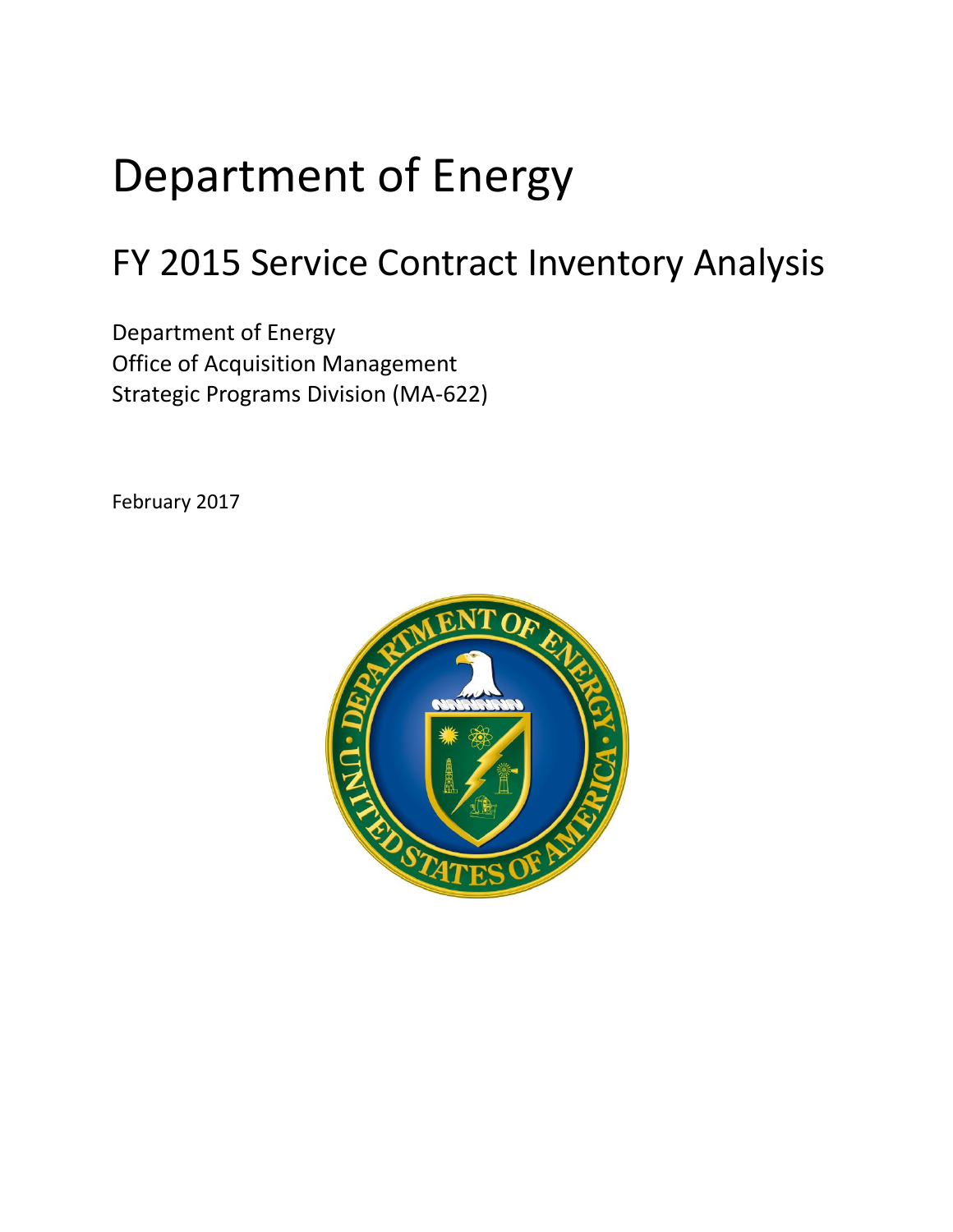### Contents

|                                     | Page        |
|-------------------------------------|-------------|
| Section 1: Scope                    | $\mathbf 1$ |
| Section 2: Methodology              | 3           |
| Section 3: Findings                 | 5           |
| Section 4: Actions Taken or Planned | 6           |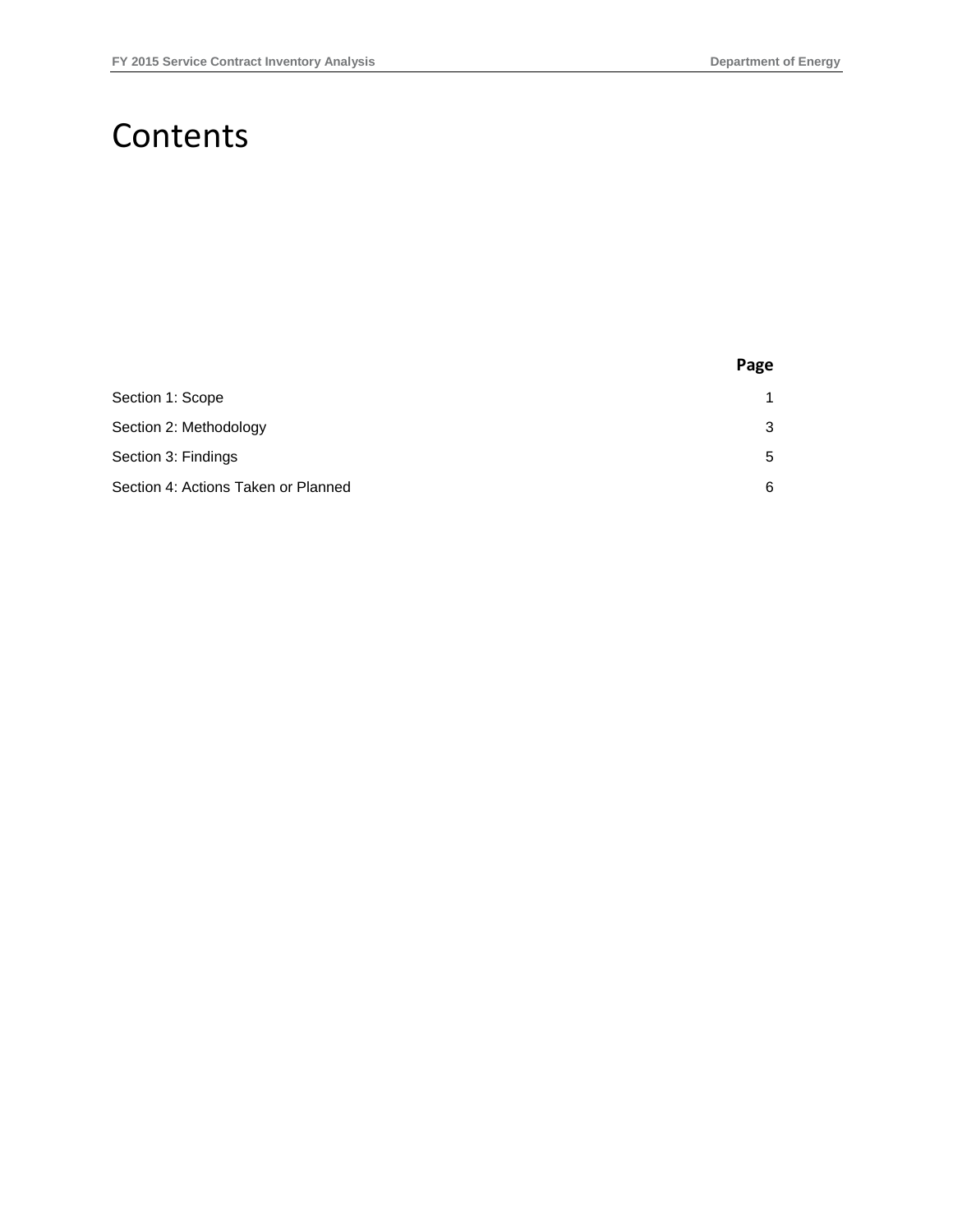## <span id="page-2-0"></span>Section 1: Scope

#### **Service Contract Inventories**

Section 743 of Division C of the FY 2010 Consolidated Appropriations Act, P.L. 111-117, requires civilian agencies to prepare and analyze an annual inventory of their service contracts. Office of Management and Budget's (OMB) Memorandum dated November 5, 2010, Subject: "Service Contract Inventories," provided additional guidance to agencies on how to prepare and analyze a survey of service contracting actions in FY 2010. Each agency was to conduct a meaningful analysis of the data in the inventory for the purpose of determining if contract labor is being used in an appropriate and effective manner and if the mix of federal employees and contractors in the agency is effectively balanced.

As directed by the OMB Memorandum, the Department of Energy used the data elements cited in section 743 of Division C of the FY 2010 Consolidated Appropriations Act, P.L. 111-117 and followed the guidance outlined in OMB's Office of Federal Procurement Policy's Policy (OFPP) Letter 11-01 "Performance of Inherently Governmental and Critical Functions" (dated September 12, 2011).

OMB provided a list of priority functions for review called Special Interest Functions (SIFs). OMB identified the SIFs for increased management consideration for review based on concerns of increased risk of losing control of mission and operations as identified through a review of recent Government reports<sup>1</sup> and its own analysis. The SIFs for increased management attention are listed by their Product Service Codes (PSC) in *Figure 1: OMB Designated Special Interest Functions*. 2

| <b>Special Interest Functions</b> |                                                                |  |  |  |
|-----------------------------------|----------------------------------------------------------------|--|--|--|
| <b>PSC</b>                        | <b>PSC Description</b>                                         |  |  |  |
| D302                              | IT and Telecom- Systems Development                            |  |  |  |
| D307                              | IT and Telecom- IT Strategy and Architecture                   |  |  |  |
| D310                              | IT ad Telecom- Cyber Security and Data Backup                  |  |  |  |
| D314                              | IT and Telecom-System Acquisition Support                      |  |  |  |
| R408                              | Support - Professional: Program Management/Support             |  |  |  |
| R413                              | Support - Professional: Intelligence                           |  |  |  |
| R414                              | <b>Systems Engineering Services</b>                            |  |  |  |
| R421                              | <b>Technical Assistance</b>                                    |  |  |  |
| R423                              | Support - Professional: Intelligence                           |  |  |  |
| R425                              | Support - Professional: Engineering/Technical                  |  |  |  |
| R497                              | Support - Professional: Personal Services Contracts            |  |  |  |
| R707                              | Support - Management: Contract/Procurement/Acquisition Support |  |  |  |

**Figure 1: OMB Designated Special Interest Functions**

### **Management of Support Services**

-

OMB Memorandum dated November 7, 2011 Subject: "Reduced Contract Spending for Management Support Services," was issued to agencies to highlight the objective of reducing expenditures for

<sup>1</sup> OMB November 5, 2010 Memorandum titled Service Contract Inventories states such reports were authored by the Government Accountability Office, the Commission on Wartime Contracting, agency Inspectors General, Congressional Committees, and the Acquisition Law Panel (also referred to as the "SARA Panel").

<sup>2</sup> The PSCs designated as SIFs have been updated per OMB email from Daniel I. Gordon, Administrator for Federal Procurement Policy to the CAO Council, August 2011.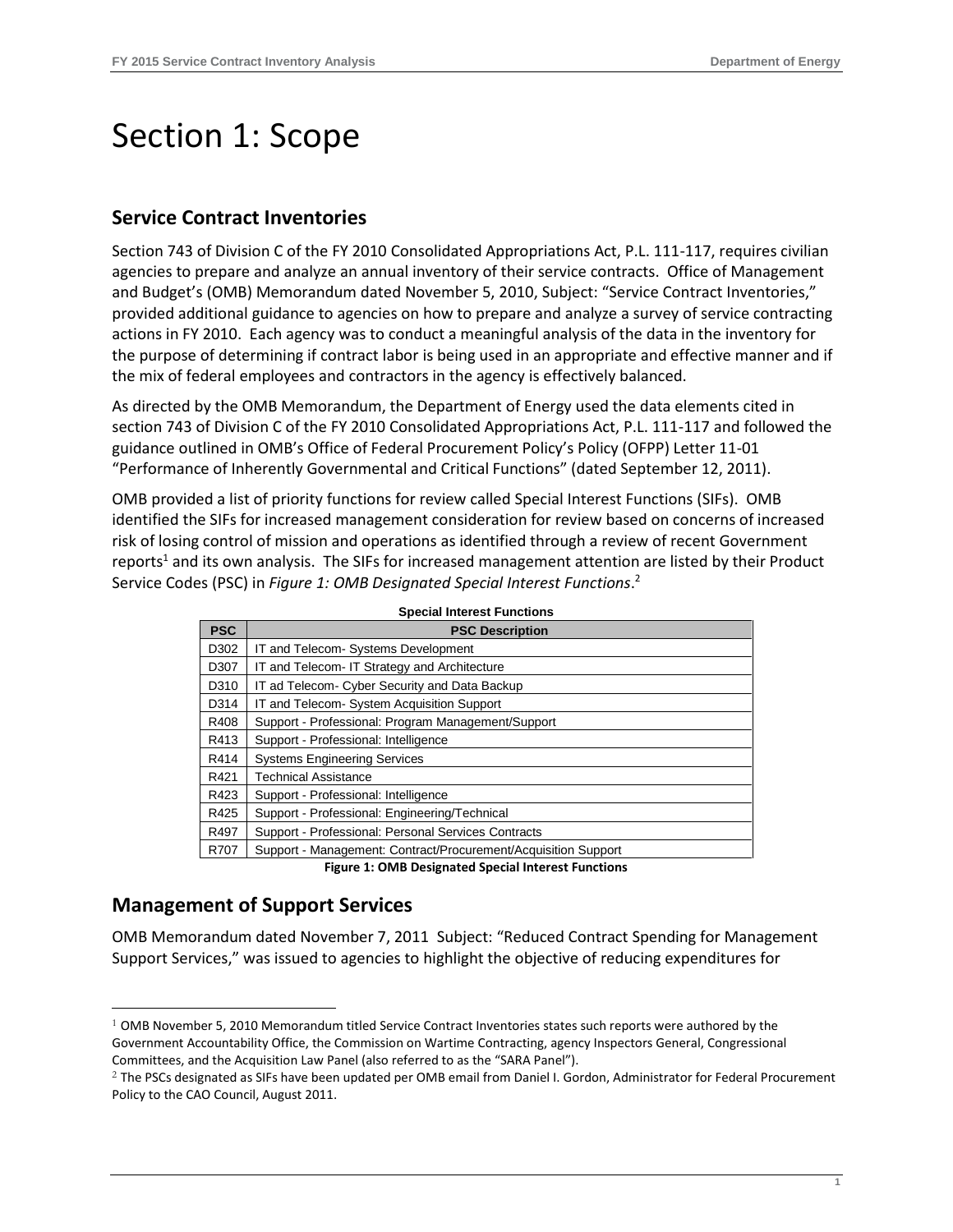Management Support Services (MSS) as an important component of the Campaign to Cut Waste and the Executive Order on Delivering an Efficient , Effective , and Accountable Government.

During the White House Forum on Accountability in Federal Contracting in the summer of 2011, OMB announced a goal of reducing spending on MSS contracts by 15 percent by the end of FY 2012. For the purposes of this initiative, OMB identified the MSS as functions covered by twelve PSCs which are identical to the SIF codes identified in the Service Contract Inventory guidance.

In order to better align the other OMB/OFPP Service Contract related initiatives to include the OMB MSS initiative, the list of SIFs was further expanded for use with the Department identified spending reduction initiatives. Many of the SIF PSCs and MSS PSCs are duplicative as highlighted in *Figure 2: FY 2015 Special Interest Functions*.

| <b>PSC</b> | <b>PSC Description</b>                                        | <b>Action Obligation</b> | % of Total Obs |
|------------|---------------------------------------------------------------|--------------------------|----------------|
| D302       | IT AND TELECOM- SYSTEMS DEVELOPMENT                           | \$23,418,500             | 0.10%          |
| D307       | IIT AND TELECOM- IT STRATEGY AND ARCHITECTURE                 | \$0                      | 0.00%          |
| D310       | IT AND TELECOM- CYBER SECURITY AND DATA BACKUP                | \$1,649,808              | 0.01%          |
| D314       | IT AND TELECOM- SYSTEM ACQUISITION SUPPORT                    | \$13,305,180             | 0.06%          |
| D399       | IT AND TELECOM- OTHER IT AND TELECOMMUNICATIONS               | \$34,841,263             | 0.14%          |
| F999       | <b>OTHER ENVIRONMENTAL SERVICES</b>                           | \$1,203,418,210          | 5.01%          |
| R408       | SUPPORT- PROFESSIONAL: PROGRAM MANAGEMENT/SUPPORT             | \$71,706,706             | 0.30%          |
| R413       | SUPPORT- PROFESSIONAL: INTELLIGENCE                           | \$0                      | 0.00%          |
| R414       | <b>SYSTEMS ENGINEERING SERVICES</b>                           | \$0                      | 0.00%          |
| R421       | <b>TECHNICAL ASSISTANCE</b>                                   | \$7,435,857              | 0.03%          |
| R423       | SUPPORT- PROFESSIONAL: INTELLIGENCE                           | \$28,655,508             | 0.12%          |
| R425       | SUPPORT- PROFESSIONAL: ENGINEERING/TECHNICAL                  | \$162,800,617            | 0.68%          |
| R497       | <b>PERSONAL SERVICES</b>                                      | \$13,673,917             | 0.06%          |
| R499       | SUPPORT- PROFESSIONAL: OTHER                                  | \$338,599,072            | 1.41%          |
| R699       | SUPPORT- ADMINISTRATIVE: OTHER                                | \$95,795,812             | 0.40%          |
| R707       | SUPPORT- MANAGEMENT: CONTRACT/PROCUREMENT/ACQUISITION SUPPORT | \$233,583                | 0.00%          |
| S206       | HOUSEKEEPING- GUARD                                           | \$186,195,973            | 0.77%          |
| U099       | EDUCATION/TRAINING-OTHER                                      | \$272,402,542            | 1.13%          |
| Y153       | CONSTRUCT/PRODUCTION BLDGS                                    | \$326,953,000            | 1.36%          |
| Y199       | CONSTRUCT/MISC BLDGS                                          | \$173,737,832            | 0.72%          |
| Y299       | CONTRUCT/ALL OTHER NON-BLDG FACS                              | \$8,707,279              | 0.04%          |
|            | <b>Total</b>                                                  | \$2,963,530,657          | 12.33%         |
|            | <b>Total Obligations</b>                                      | \$24,035,077,509         |                |

#### **Figure 2: FY 2015 Special Interest Functions**

The Department of Energy studied the SIFs/PSCs reflected in Figure 2 above. The applicable contracts were selected for review based upon their being encompassed in OMB's list of SIFs, as well as DOE's list of contracts to be studied. The total dollars obligated to those specific PSCs were \$2,963,530,657, representing 12.3% of total obligations. The number of contract actions reviewed totaled 3,463.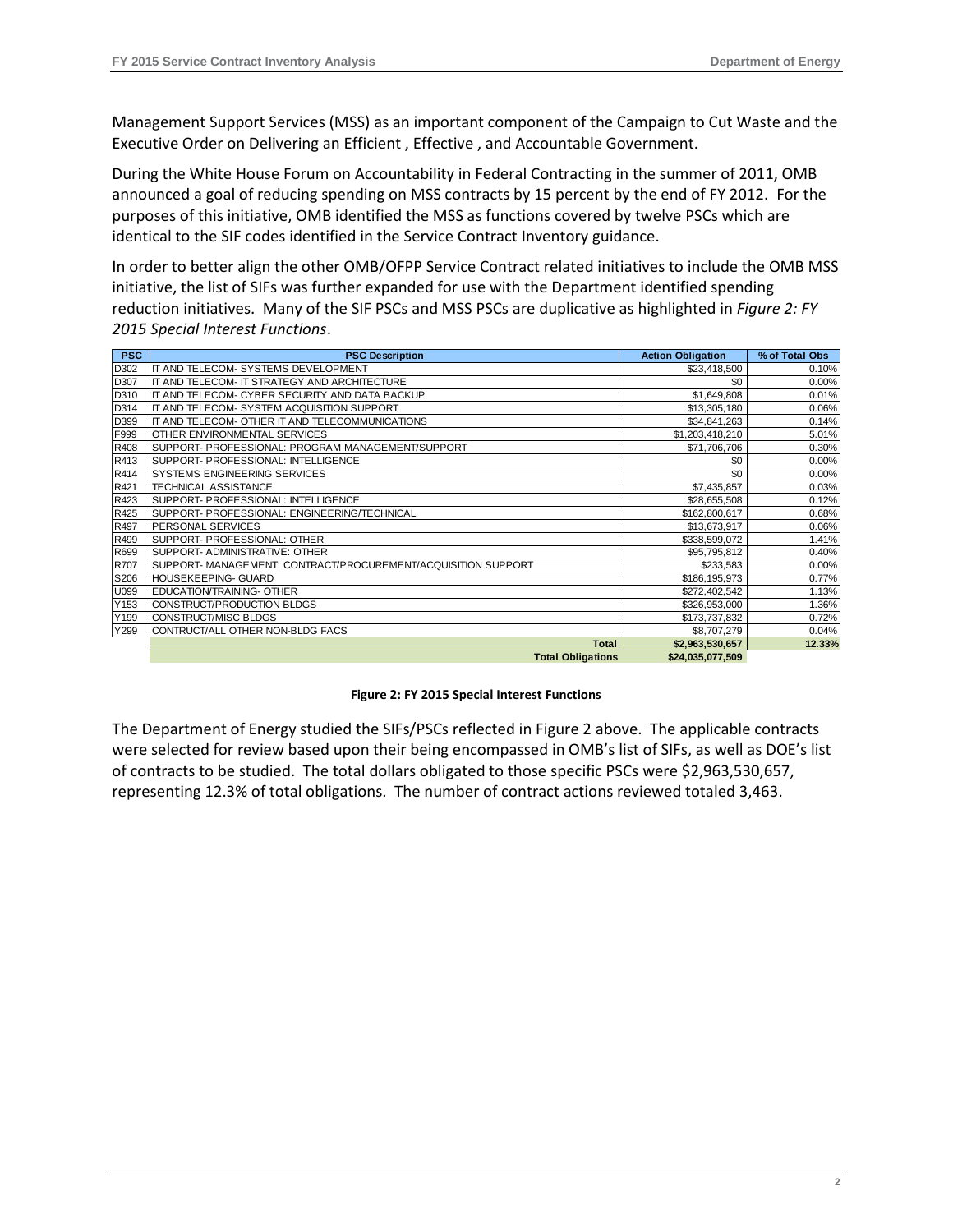# <span id="page-4-0"></span>Section 2: Methodology

The DOE and NNSA approach was performed in accordance with the criteria set out in Consolidated Appropriations Act, 2010, (Pub. L. No. 111-117, § 743 (2009)) and Appendix D of the November 5, 2010 Office of Management and Budget (OMB) Memorandum on Service Contract Inventories, and will ultimately identify contracts for a more in-depth review.

The DOE Office of Acquisition Management (OAM) and NNSA Acquisition Management (AM) developed the basic inventory in accordance with OMB guidance with the help of the Heads of Contracting Activities (HCA). A list of special interest functions by Product Service Code (PSC) for contracts to be reviewed in response to the criteria required by Section 743 was provided in guidance to the HCAs.

DOE and NNSA took the following steps in the process of its analysis:

- **Step 1:** Identify service contracts with special interest functions.
- **Step 2:** Notify respective programs responsible for contract functions.
- **Step 3:** Programs identify contracts for in-depth review based on following criteria:
	- o Based on the 10 criteria identified within the Consolidated Appropriations Act, DOE Programs will prioritize its selection of contracts for further review in the following order:
		- Tier 1: Potential for IG performance by contractors;
		- Tier 2: Contracts providing services classified as special interest functions;
		- Tier 3: Contracts that do *not* include special interest functions, but were awarded on a non-competitive basis; and
		- Tier 4: Contracts that do *not* include special interest functions, but meet any one of the remaining designated criteria.
- **Step 4:** Programs evaluate contracts in accordance with policy and guidance.
- **Step 5:** Programs report results of evaluation to OAM for consolidation.
- **Step 6:** COs review contractor data and work with contractors to make revisions and fill gaps, as necessary.
- **Step 7:** OAM reports consolidated results of analysis as well as the supplemental report to OMB/OFPP.

OFPP has issued guidance documents addressing these requirements; Service Contract Inventories, Memorandum to Chief Acquisition Officers and Senior Procurement Executives, dated November 5, 2010 and December 19, 2011, available at

[http://www.whitehouse.gov/omb/procurement-service-contract-inventories.](https://www.whitehouse.gov/omb/management/office-federal-procurement-policy/#memoranda) OFPP has since issued an Alert dated September 20, 2016, Subject: "FY 2016 Service Contract Inventories".

The Department also made procurement activities aware of several recommendations that were made recently by the Government Accountability Office (GAO) in its report "Civilian Service Contract Inventories: [Opportunities Exist to Improve Agency Reporting and Review Efforts", GAO](http://www.gao.gov/assets/650/648939.pdf)-12-1007 [\(September 2012\)](http://www.gao.gov/assets/650/648939.pdf) to help improve the quality of agency analyses and the value of inventories as a management tool.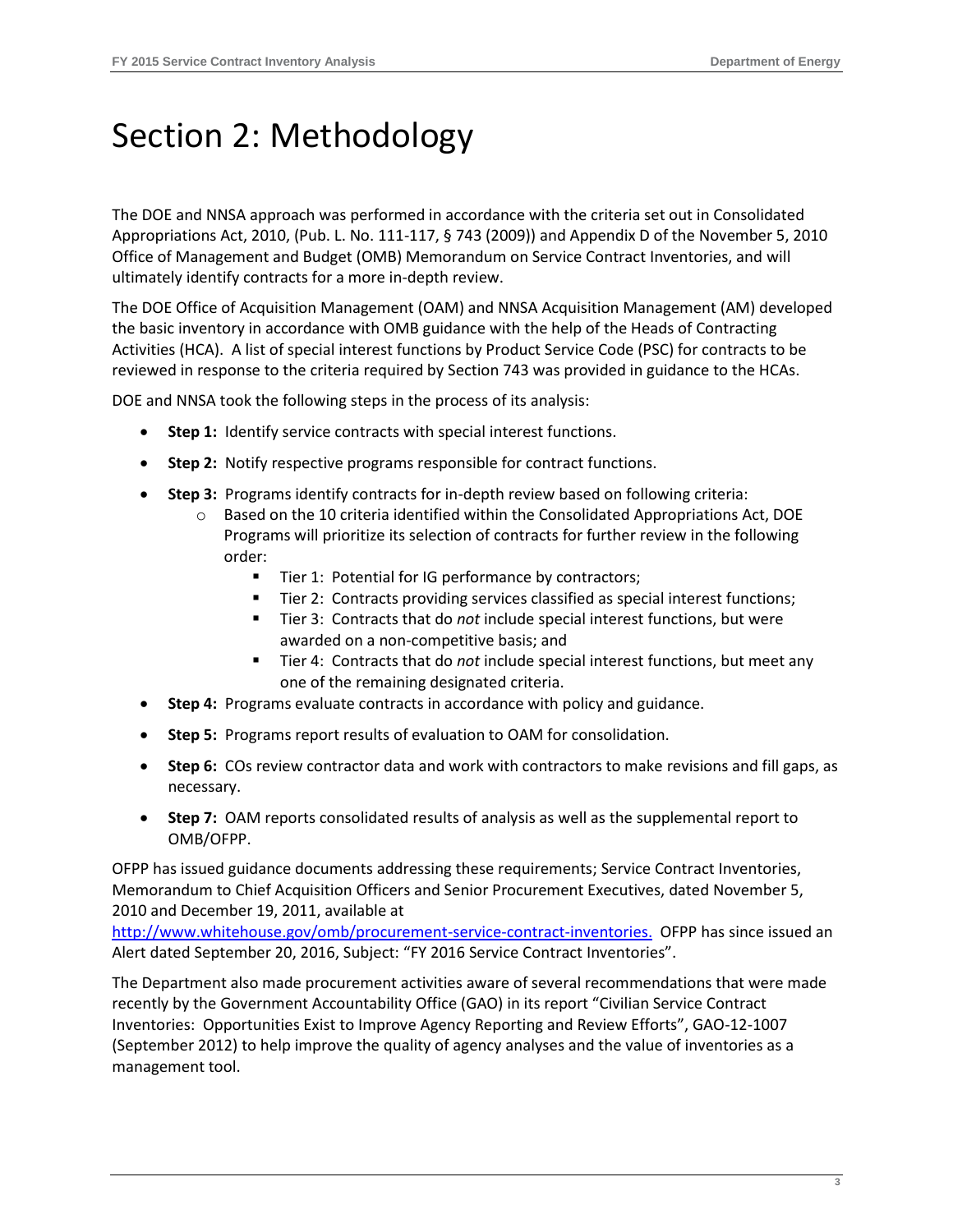In its report, GAO reviewed a sample of agencies' analyses of their FY 2010 inventories and identified several practices that could help to improve the quality of agency analyses in determining the effective and appropriate use of contractors. Specifically, GAO recommended that agencies --

- Fully describe the scope of the inventory reviews, including information such as the number of contracts and the percentage of contracts reviewed for each product and service code selected and the total universe of contracts;
- Report on the number of contractor personnel and functions that were involved with the workforce issues identified during their inventory reviews; and
- Include the status of agency efforts to resolve findings identified in previous reviews until they are resolved.

The Department guidance also told the procurement activities to consider the points below as they prepared and refined their draft reports:

**Scope**. The report should describe the special interest functions studied by the agency, and the dollars obligated to those specific product and service codes (PSCs) in FY 2014. *The report should also describe how many contracts were reviewed, how the contracts were selected for review, and the percentage of obligations the contracts covered for the product and service codes on which the review focused* (provided by HCAs).

**Methodology** (provided by HCAs). The report should discuss the methodology used to support its analysis (e.g., sampled contract files, conducted interviews of members of the acquisition workforce working on specific contracts of interest).

**Findings** (provided by HCAs). The report should summarize the findings, including a brief discussion of the extent to which the desired outcomes described in section 743(e) (2) are being met (e.g., the activity is not using contractor employees to perform critical functions in such a way that could affect the ability of the activity to maintain control of its mission and operations). *Where workforce issues are identified, the report should identify the estimated number of contractor personnel and/or labor resources involved (e.g., in "fulltime equivalents").*

**Actions taken or planned** (provided by HCAs). The report should explain the steps the activity has taken or plans to take to address any identified weaknesses or challenges.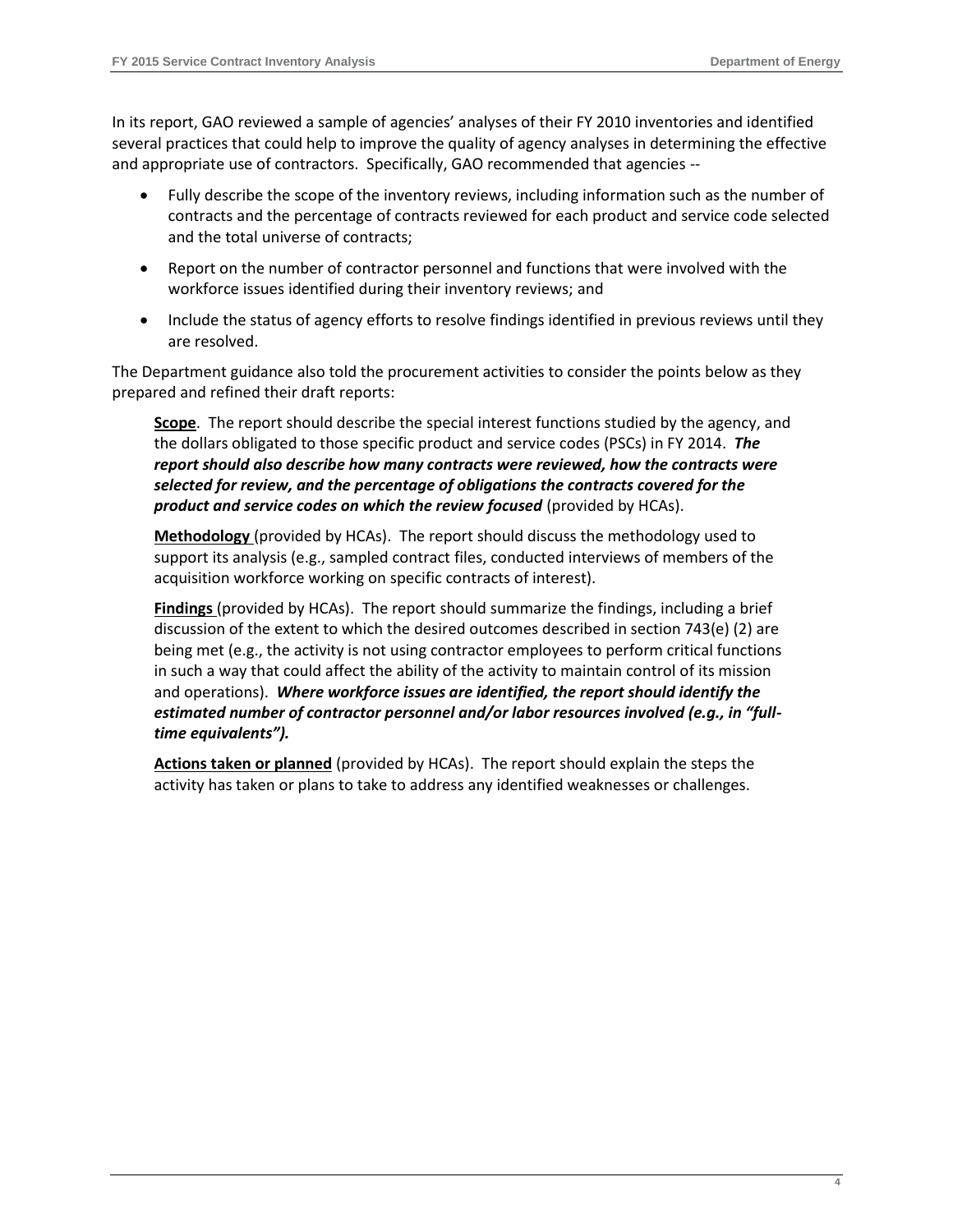# <span id="page-6-0"></span>Section 3: Findings

### **Summary**

The Service Contract inventory is a tool for assisting agencies in better understanding how contracted services are being used to support mission and operations and whether the contractors' skills are being utilized in an appropriate manner.

### **Service Contract Inventory**

The results of the Department's service contract inventory continue to be favorable in terms of meeting OMB initiatives. Specifically, the outcome of the Department's inventory analysis resulted in the following findings:

- 1. None of the contracts are characterized as "personal services" as defined by the Federal Acquisition Regulation;
- 2. Contractor employees do not perform any inherently governmental functions;
- 3. Ongoing comprehensive monitoring and evaluations are performed by government personnel and the contractor performance requirements have not changed or been expanded to be classified as inherently governmental type functions;
- 4. Contractor employees are not performing critical functions in such a way that would affect the Department's ability to maintain control of its missions and operations; and
- 5. Sufficient government personnel are available and assigned to manage and oversee contracts effectively without the need to rebalance the mix of federal and contractor employees.

The service contracts that contain special interest functions comprise only 12.33 percent of the Department's overall obligations, or \$2,963,530,657. A vast majority of the contracts are competed (94.3%), and most are either cost reimbursable or time and material type. Most of the special interest functions are supported by businesses from the entire spectrum of the social economic groups.

The Department's top 10 PSCs are encompassed by Management and Operating (M&O) contracts or contracts related to the M&O business model. The obligations for these series of PSCs are consistent with what the Department has reported for several years: 85 percent or more of Department of Energy obligations are associated with M&O contracts. The inventory also shows that a majority of these contracts are competed and because of the business model that is used, a majority are cost type contracts.

### **Supplemental Report**

As was required last year, contractors were requested to enter the amount invoiced and the direct labor hours expended on covered contracts in the System for Award Management (SAM). However, our Management and Operating (M&O) contracts have a class deviation from Service Contract Reporting since they are not considered a service contract. The first tier subcontracts are still required to report. But since the M&Os are not required to report, SAM will not allow the first tier subcontracts to report.